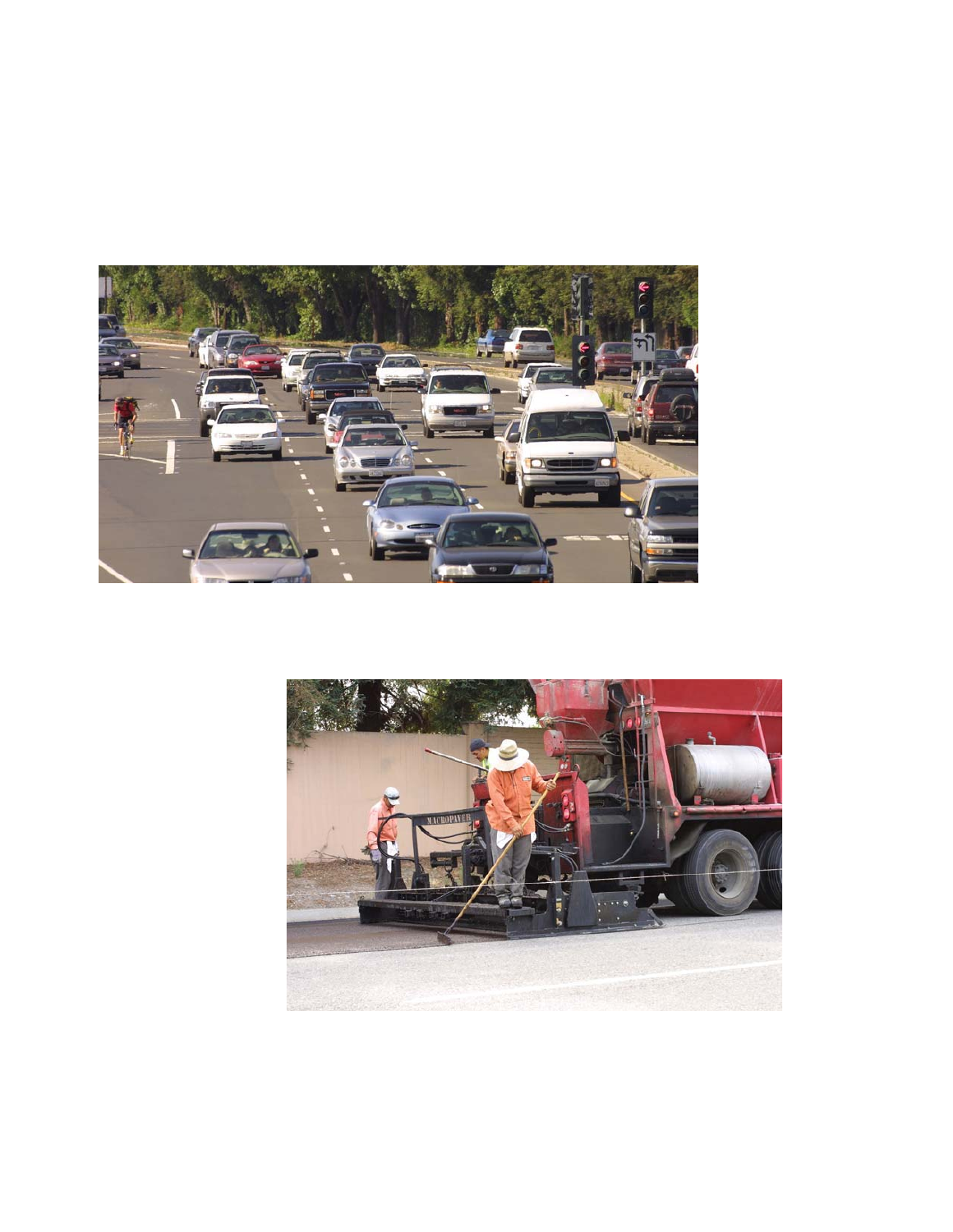# **SECTION ONE**

# INTRODUCTION

In September 2001, the County of Santa Clara Roads and Airports Department began work on the Comprehensive County Expressway Planning Study. The study's purpose was to provide a long-range plan for the improvement and maintenance of the expressways in Santa Clara County. It took almost two years to complete and culminated in the development of the *Implementation Plan*.

The *Implementation Plan* details the policies, improvement recommendations, priorities, and funding strategy for the expressway system. It is comprehensive and considers the needs of each expressway and the expressway system as a whole. Specific areas addressed in the plan include:

- $\triangleleft$  Capital improvement program consists of roadway, signal system enhancements, high-occupancy vehicle (HOV) facilities, bicycle, pedestrian, landscaping, and sound wall projects. Project lists vary from short sidewalk segments to extensive expressway segment improvements to freeway interchange reconstruction. The projects include both capacity needs and operational/safety improvements.
- Maintenance and operations– identifies all activities and materials necessary to keep the expressways functioning and looking presentable. Improvements vary from signal coordination expansion to enhanced street sweeping intervals to pavement maintenance to infrastructure replacement.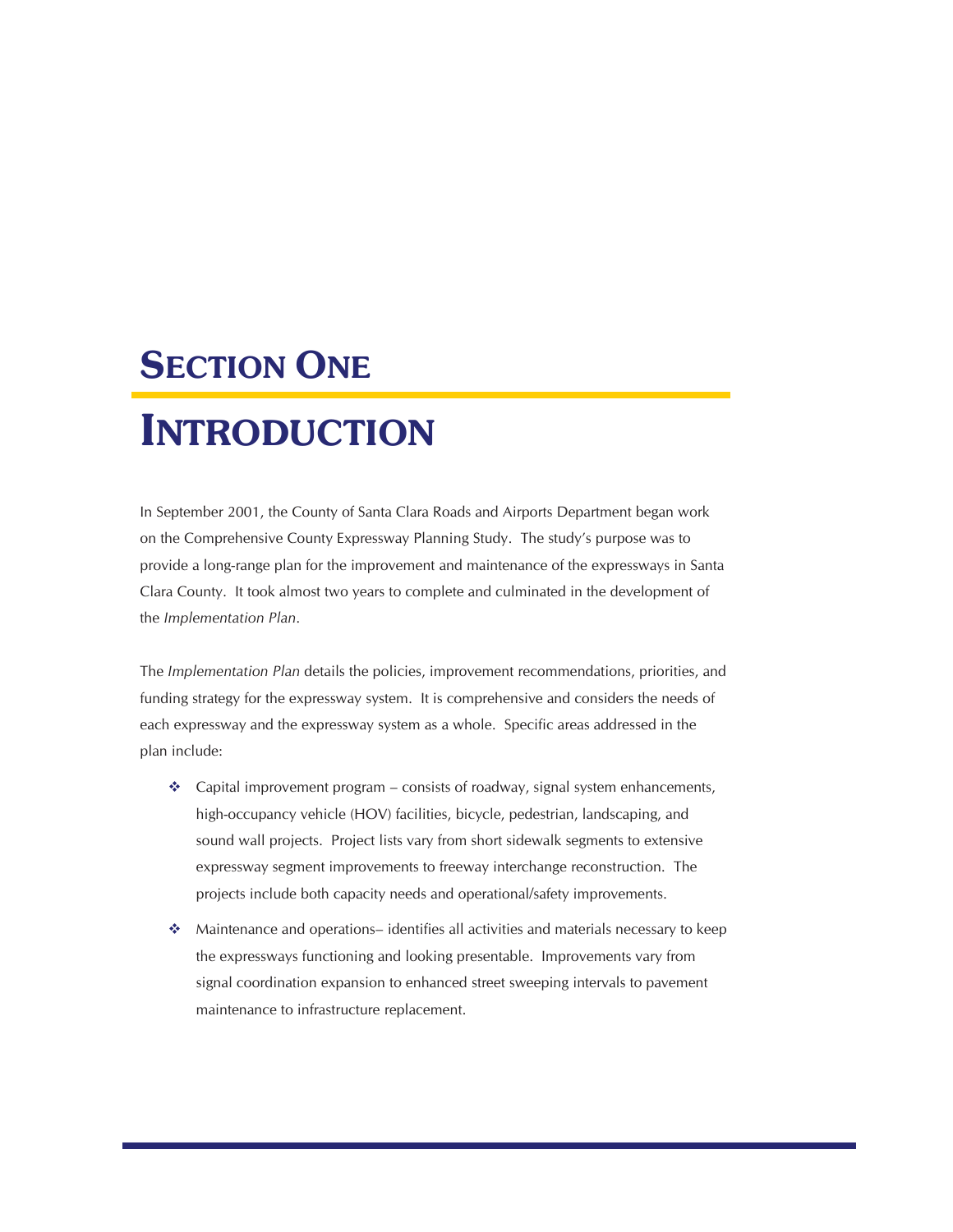- Funding strategy summarizes the costs of the recommendations included in the plan and describes existing, potential, and new funding sources for funding these recommendations. A list of funding strategies to pursue are recommended.
- Roadway improvement needs in South County, where Gilroy is constructing Santa Teresa Boulevard to expressway standards, were also considered during the study, and the *Implementation Plan* includes a recommendation for a separate South County Circulation Study.

#### Description of Expressway System

There are eight expressways operated by Santa Clara County: Almaden, Capitol, Central, Foothill, Lawrence, Montague, Oregon-Page Mill, and San Tomas (see Figure 1-1). Southwest Expressway was never part of the county system and is maintained as a city street. Santa Teresa Boulevard was originally planned to be a continuous expressway between South San Jose and US 101 south of Gilroy, but much of the alignment has been relinquished or annexed into San Jose, Morgan Hill, and Gilroy as those cities have grown and established their own circulation plans. The portion of Capitol Expressway between Almaden Expressway and State Route (SR) 85 was relinquished to San Jose as part of an auto dealer assessment district improvement plan.

The eight expressways provide significant capacity for local trips, with 1.5 million vehicle trips made on a daily basis. In a 2001 survey of county residents, 55% reported using an expressway on a daily basis. While providing for intracity trips (Almaden and Capitol are entirely within San Jose; Oregon-Page Mill is mostly within Palo Alto), the expressways are also important intercity facilities. Montague-San Tomas connects Milpitas to Campbell and terminates near Los Gatos; Central connects Palo Alto to San Jose; and, Lawrence connects Sunnyvale to Saratoga. Sixty-two (62) centerline miles in length, the expressways provide a vital connection among residential areas, industrial centers, and commercial districts.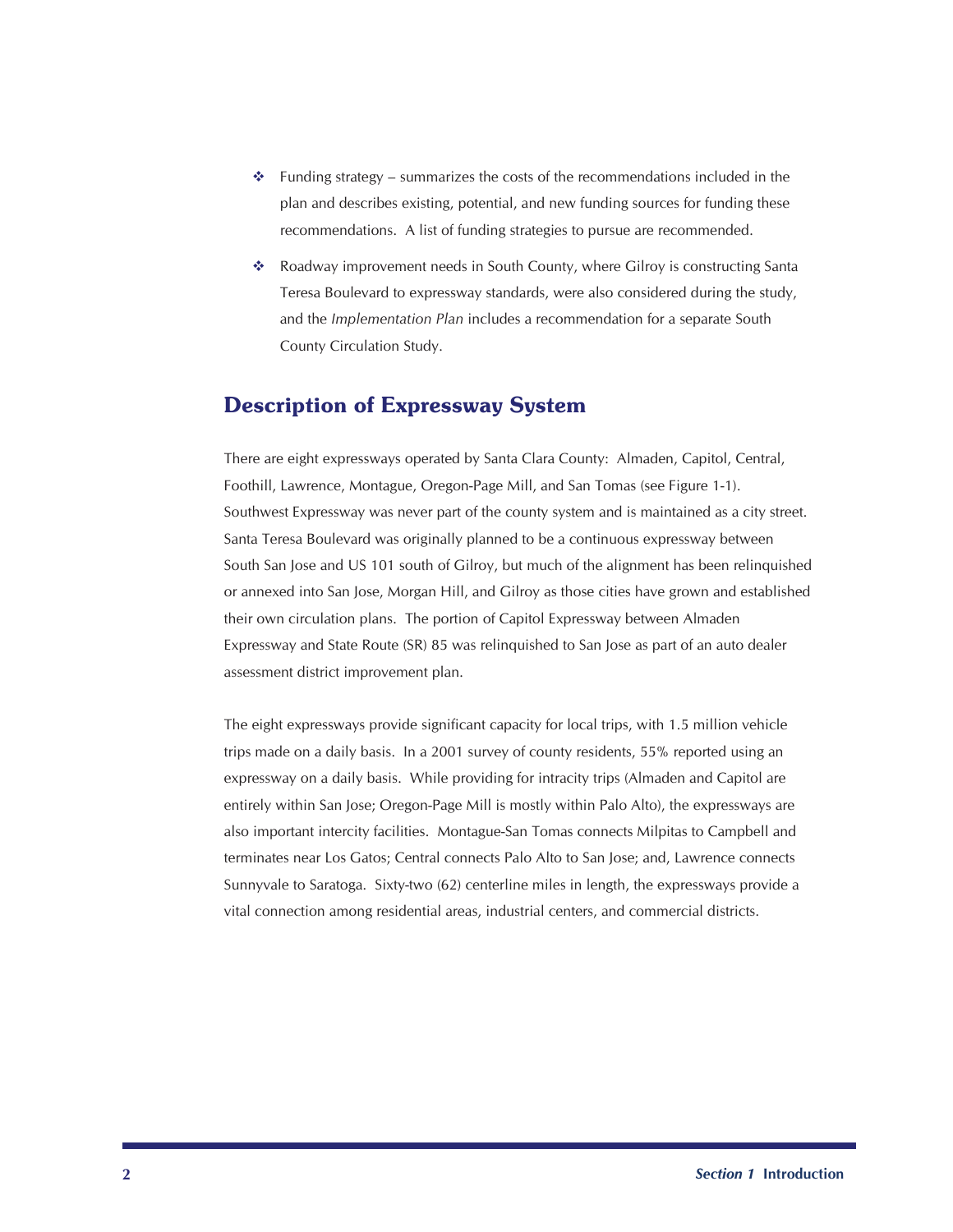

## Previous Expressway Planning Efforts

The origin of the expressways dates back to 1956, when the Santa Clara County Board of Supervisors initiated a study to define transportation needs for the county. The January 1959 *Trafficways Plan for Santa Clara County* concluded that the existing highways would not be able to handle projected vehicular traffic and recommended constructing various facilities, including the expressway system. To build the expressways, a \$70 million bond proposal was put to the voters and approved on March 28, 1961. As a result, the County of Santa Clara became the only county in the state to operate a high capacity roadway system through incorporated city areas.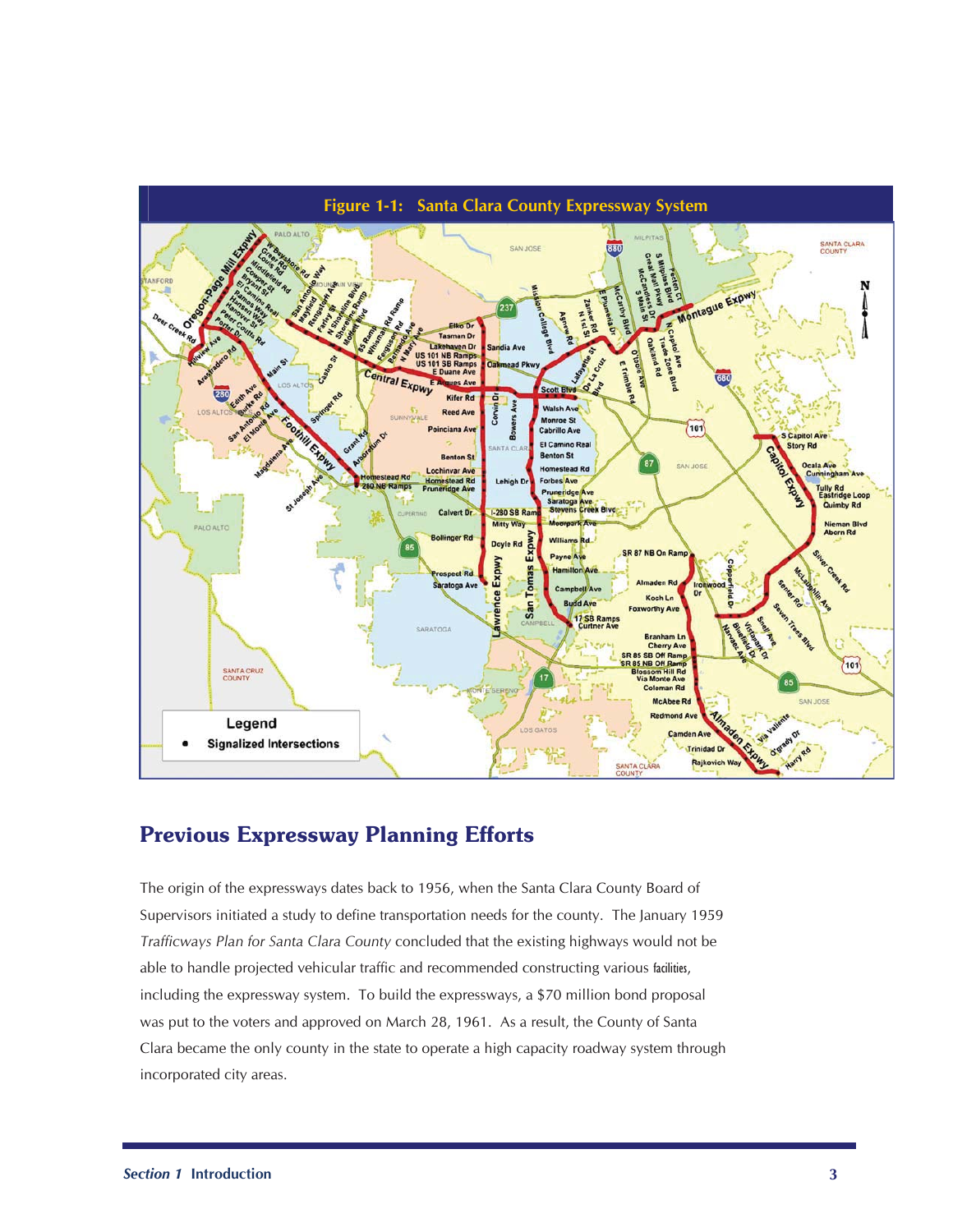The bond money allowed substantial work to proceed on the expressways, but skyrocketing property values reduced the program's purchasing power, and a Phase 2 funding proposal fell through. Ultimately, the existing system was built out by supplementing the program with federal revenues, by not obtaining full access control in some cases, and by not pursuing some expressway alignments (Hillsdale, for example).

Significant efforts were made to update expressway plans in 1971 (Future Width Line Study) and 1986 (Transportation 2000 or "T2000"). Most of T2000's highest priority, short-term expressway projects have been implemented. However, the long-range elements, especially the interchange projects, are no closer to construction than they were in 1986. The intersection problem areas identified in the T2000 study are essentially the same areas that are experiencing problems today. However, conditions and city plans have changed since T2000 making some of the T2000 recommendations unnecessary or impractical.

The need for a new comprehensive study of the expressway system became apparent during development of the Valley Transportation Plan (VTP) 2020, adopted in 2000 by the Santa Clara Valley Transportation Authority (VTA). The T2000 expressway recommendations were dated. In response to a general call for projects conducted as part of VTP 2020, the cities and County submitted over \$940 million worth of expressway projects. Some of these projects conflicted with another jurisdiction's preferences, some would have major impacts to surrounding neighborhoods, and some would just shift congestion to other expressway locations. What was lacking was a comprehensive approach to identifying, analyzing, and developing consensus on a list of expressway improvement projects.

VTP 2020's expenditure plan, therefore, allocated funding only to projects on Central and Montague Expressways which were considered to have well defined scope. VTP 2020 also recommended that each expressway be studied, similar to the 1999 Montague Expressway Study, to determine improvement needs and priorities for that expressway. The County Board of Supervisors, however, determined that a more comprehensive study was necessary to identify the full range of needs on all expressways and to set priorities in the context of systemwide needs. Consequently, an agreement was reached for the County to conduct the Expressway Study using a planning grant from VTA.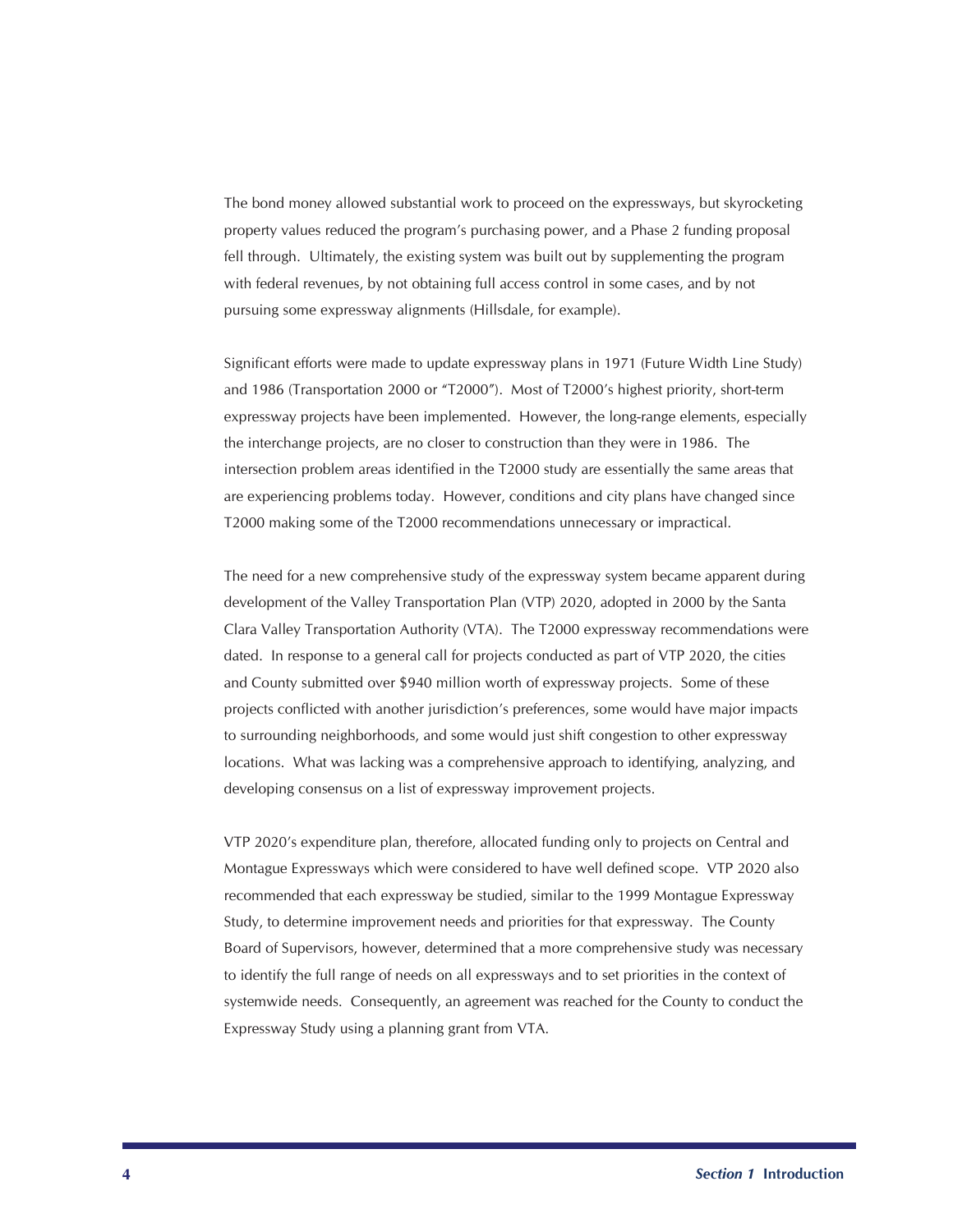### Expressway Study Process

The Expressway Study proceeded in two major phases. The first phase identified needs and resulted in individual expressway vision statements. In Phase 2, improvement strategies were developed and evolved into the *Implementation Plan*.

A collaborative planning process was used during the study to ensure the local cities and their residents would support the *Implementation Plan*. The foundation for the collaborative process was a solid technical analysis process. The study collected traffic data; provided analysis of existing conditions; projected 2025 traffic conditions; developed conceptual improvement strategies and designs; and used experts for block-by-block evaluation of study elements for pedestrian, bicycle, and sound wall needs and proposed improvements.

#### *City and Community Participation*

Study progress and direction was monitored and guided by a Policy Advisory Board (PAB). PAB membership consisted of two county supervisors, one council member each from twelve cities, two VTA board members, and two members of the County Roads Commission. The PAB met as a whole every two to three months to discuss study and systemwide issues and met twice in small groups to discuss issues and recommendations for individual expressways. County Supervisor James T. Beall, Jr., a leading advocate of the Expressway Study, served as the chair of the PAB.

A Technical Working Group (TWG) provided review and input to both study staff and the PAB. The TWG members included staff from twelve cities, Caltrans, Metropolitan Transportation Commission (MTC), and VTA. TWG meetings occurred every one to two months to prepare for PAB meetings, address specific issues, and achieve technical and administrative consensus.

Table 1-1 summarizes the study process by time period, activity, and purpose. Also shown are the community outreach activities, including telephone surveys, various neighborhood and business community meetings, and a project open house. Throughout the project, there was a project website with a link for public comment and a project telephone hotline. Comments received were summarized, made available to the PAB, and posted on the web site.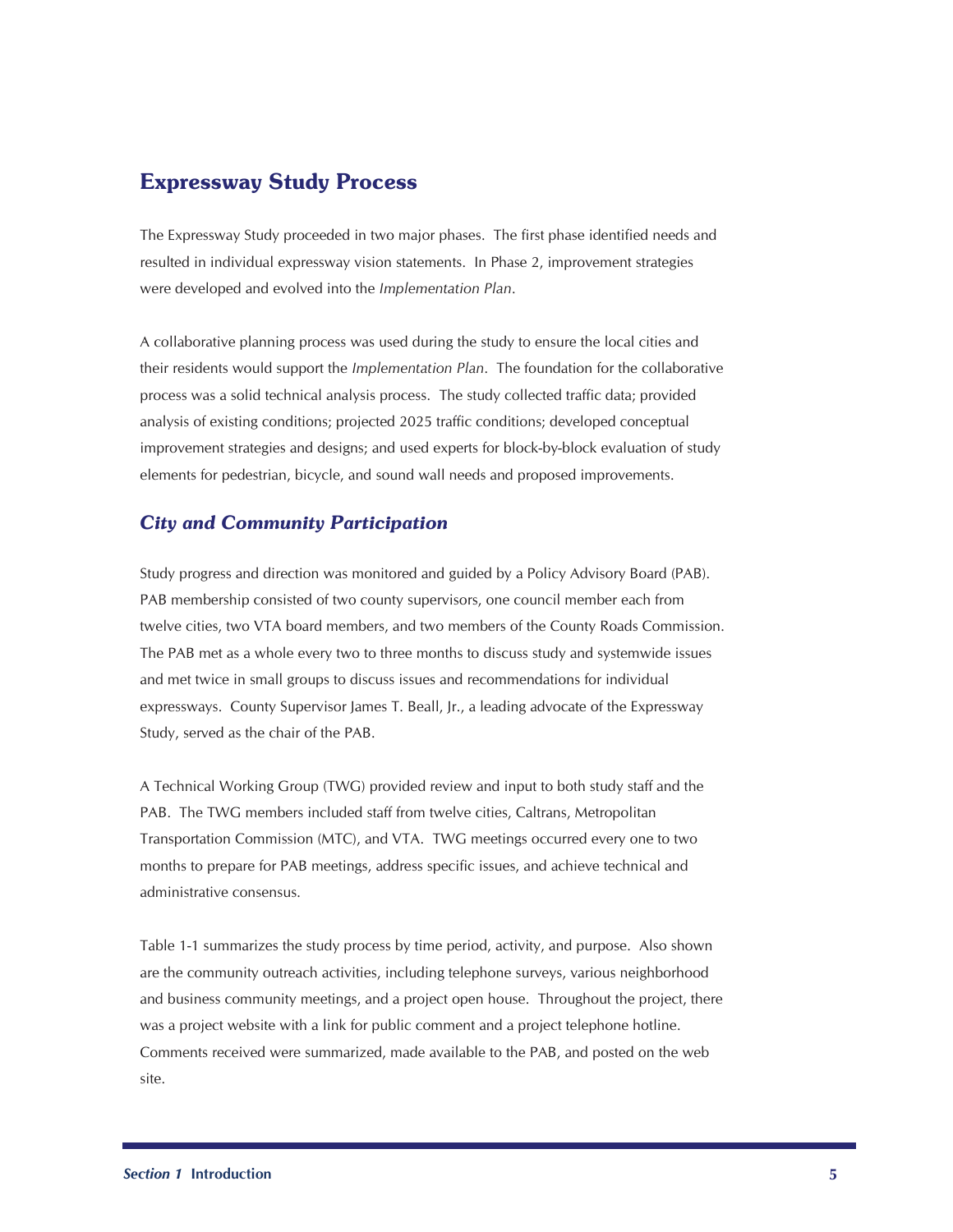| <b>Table 1-1: Expressway Study Collaborative Planning Process</b> |                                                                                    |                                                                                                                        |  |
|-------------------------------------------------------------------|------------------------------------------------------------------------------------|------------------------------------------------------------------------------------------------------------------------|--|
| <b>Time Period</b>                                                | Activity                                                                           | Purpose                                                                                                                |  |
| Sept. - Nov. 2001                                                 | 2 TWG meetings;<br>Met with VTA committees                                         | Present and receive comments on Study's draft work<br>scope                                                            |  |
| Nov. 2001 - Jan. 2002                                             | Interviewed staff from 13 cities, VTA,<br>Caltrans, and CHP                        | Gather city/agency input on key issues related to the<br>expressways                                                   |  |
| Dec. 2001                                                         | Telephone survey #1                                                                | Determine public opinions about and usage of<br>expressways                                                            |  |
| Jan - Mar. 2002                                                   | 2 PAB meetings and 2 TWG meetings                                                  | Discuss current and projected traffic conditions,<br>other technical information, and city/community input<br>received |  |
| Feb. - Mar. 2002                                                  | 5 project design meetings with cities' staffs                                      | Develop roadway improvement design concepts                                                                            |  |
| Mar. 2002                                                         | PAB South County small group workshop #1                                           | Discuss South County's transportation needs                                                                            |  |
| May - June 2002                                                   | 4 PAB small group workshops                                                        | Discuss visions, potential improvements, and key<br>issues for each expressway                                         |  |
| <b>June 2002</b>                                                  | PAB South County small group workshop #2                                           | Develop consensus for a South County Circulation<br>Study                                                              |  |
| May - June 2002                                                   | 1 PAB meeting and 2 TWG meetings                                                   | Discuss pedestrian, bicycle, sound wall, and<br>landscaping issues                                                     |  |
| July - Oct. 2002                                                  | Briefed 9 city councils and Board of<br>Supervisors                                | Review and comment on expressway visions and<br>potential improvements                                                 |  |
| Sept. - Oct. 2002                                                 | 4 community meetings                                                               | Review and comment on expressway visions and<br>potential improvements                                                 |  |
| Sept. - Oct. 2002                                                 | 1 PAB meeting and 1 TWG meeting                                                    | Discuss results of city/community outreach and<br>expressway funding needs and options                                 |  |
| Oct. - Nov. 2002                                                  | 4 PAB small group workshops and 4 TWG<br>small group meetings                      | Discuss recommendations and priorities for each<br>expressway                                                          |  |
| Nov. 2002                                                         | PAB South County small group workshop #3<br>(part of VTA South County PAB meeting) | Present draft South County Working Paper                                                                               |  |
| Nov. 2002                                                         | PAB Capitol small group joint workshop with<br>VTA Downtown East Valley PAB        | Develop consensus on proposed vision for Capitol<br>Expressway                                                         |  |
| Nov. 2002 - Jan. 2003                                             | Met with 3 chambers of commerce                                                    | Receive comments on preliminary recommendations<br>and potential new funding sources                                   |  |
| Jan. 2003                                                         | Telephone survey #2                                                                | Evaluate support for proposed improvements and<br>funding sources                                                      |  |
| Dec. 2002 - Mar.<br>2003                                          | 2 PAB meetings and 4 TWG meetings                                                  | Discuss and approve elements of the Draft<br>Implementation Plan                                                       |  |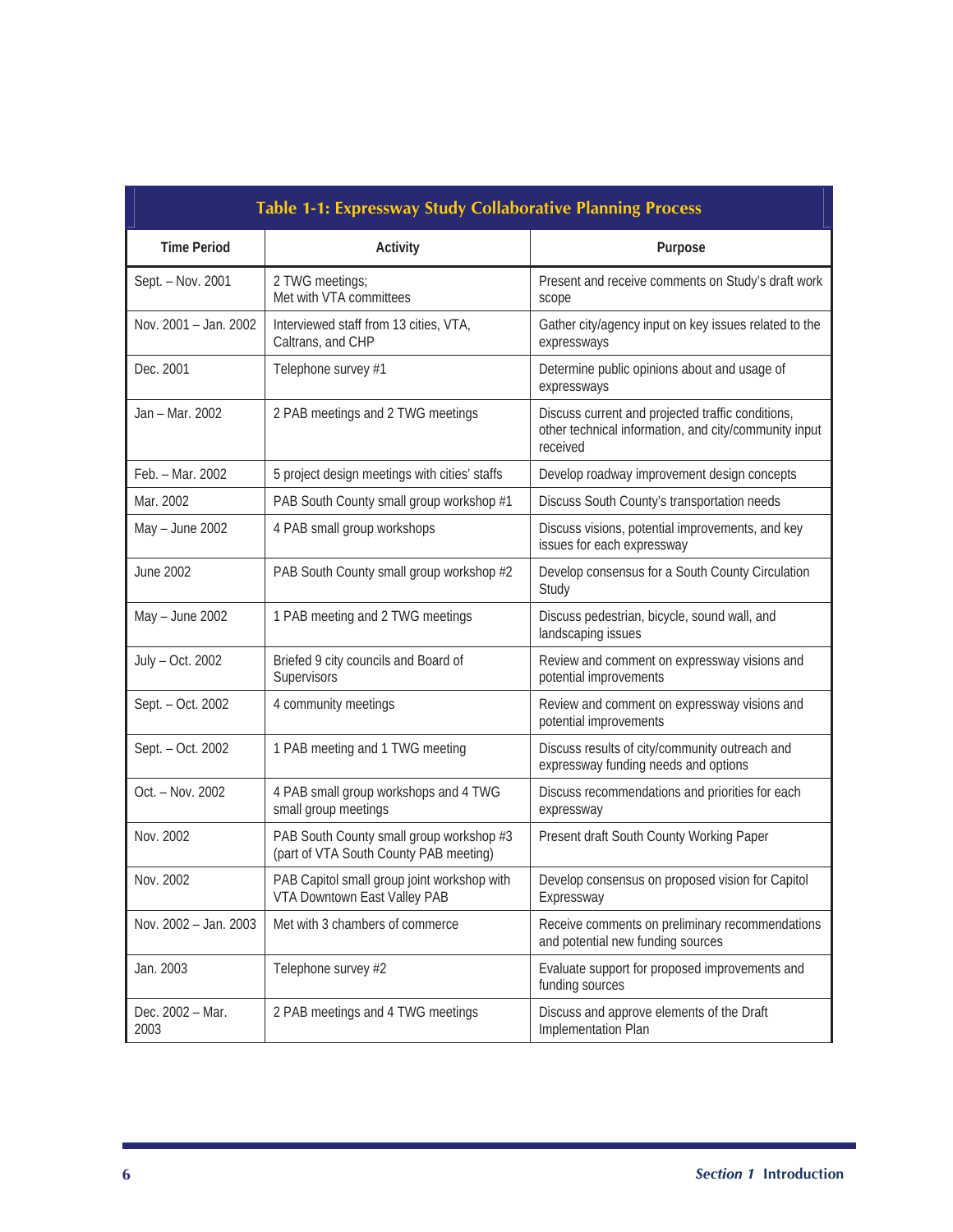| Table 1-1: Expressway Study Collaborative Planning Process (continued) |                                                                                                                                                   |                                                                                                                                                                                             |  |
|------------------------------------------------------------------------|---------------------------------------------------------------------------------------------------------------------------------------------------|---------------------------------------------------------------------------------------------------------------------------------------------------------------------------------------------|--|
| <b>Time Period</b>                                                     | Activity                                                                                                                                          | Purpose                                                                                                                                                                                     |  |
| Mar. 2003                                                              | Board of Supervisors meeting                                                                                                                      | Release Draft Implementation Plan for review and<br>comment                                                                                                                                 |  |
| Mar. - Apr. 2003                                                       | Notified over 350 neighborhood<br>associations/community groups, the Cities'<br>Association, and the NAIOP about the Draft<br>Plan's availability | Invite comments on Draft Plan and offer to meet with<br>their groups upon request                                                                                                           |  |
| Apr. - August 2003                                                     | Met with 10 city councils                                                                                                                         | Receive comments and request endorsement of<br>Draft Plan                                                                                                                                   |  |
| Apr. - July 2003                                                       | Met with 3 community groups, 3 VTA advisory<br>committees, 1 chamber of commerce, and<br><b>SVMG</b>                                              | Receive comments on Draft Plan                                                                                                                                                              |  |
| May 2003                                                               | Expressway Study Open House                                                                                                                       | Receive comments on Draft Plan                                                                                                                                                              |  |
| May 2003                                                               | 1 PAB meeting and 1 TWG meeting                                                                                                                   | Approve revisions to Draft Plan and recommend<br>approval of proposed Final Plan by Board of<br>Supervisors                                                                                 |  |
| August 2003                                                            | Board of Supervisors meeting                                                                                                                      | Approve Final Plan for submittal to VTA for inclusion<br>in the VTP 2020 Update                                                                                                             |  |
| <b>Throughout Study</b>                                                | Attended 6 meetings of VTA/County BPAC                                                                                                            | Receive input during development of the bicycle and<br>pedestrian elements                                                                                                                  |  |
| <b>Throughout Study</b>                                                | Met with VTA staff frequently                                                                                                                     | Discuss specific issues related to the Study,<br>including traffic modeling, South County, Capitol<br>Expressway, bicycle/pedestrian planning, and<br>transportation funding                |  |
| <b>Throughout Study</b>                                                | Met with community/business groups, city<br>staff, city committees, and PAB members<br>upon request                                               | Discuss specific issues related to the expressways,<br>including potential improvements, maintenance,<br>signal operations, funding strategies, traffic<br>modeling, and South County needs |  |
| Monthly                                                                | <b>Attended County Roads Commission</b><br>meetings                                                                                               | Provide updates on the Study                                                                                                                                                                |  |
| Continuously                                                           | Maintained Study web site and telephone<br>hotline                                                                                                | Provide information and receive comments                                                                                                                                                    |  |

BPAC = Bicycle and Pedestrian Advisory Committee

CHP = California Highway Patrol

NAIOP = National Association of Industrial and Office Properties

PAB = Policy Advisory Board

SVMG = Silicon Valley Manufacturing Group

TWG = Technical Working Group

VTA = Santa Clara Valley Transportation Authority

VTP = Valley Transportation Plan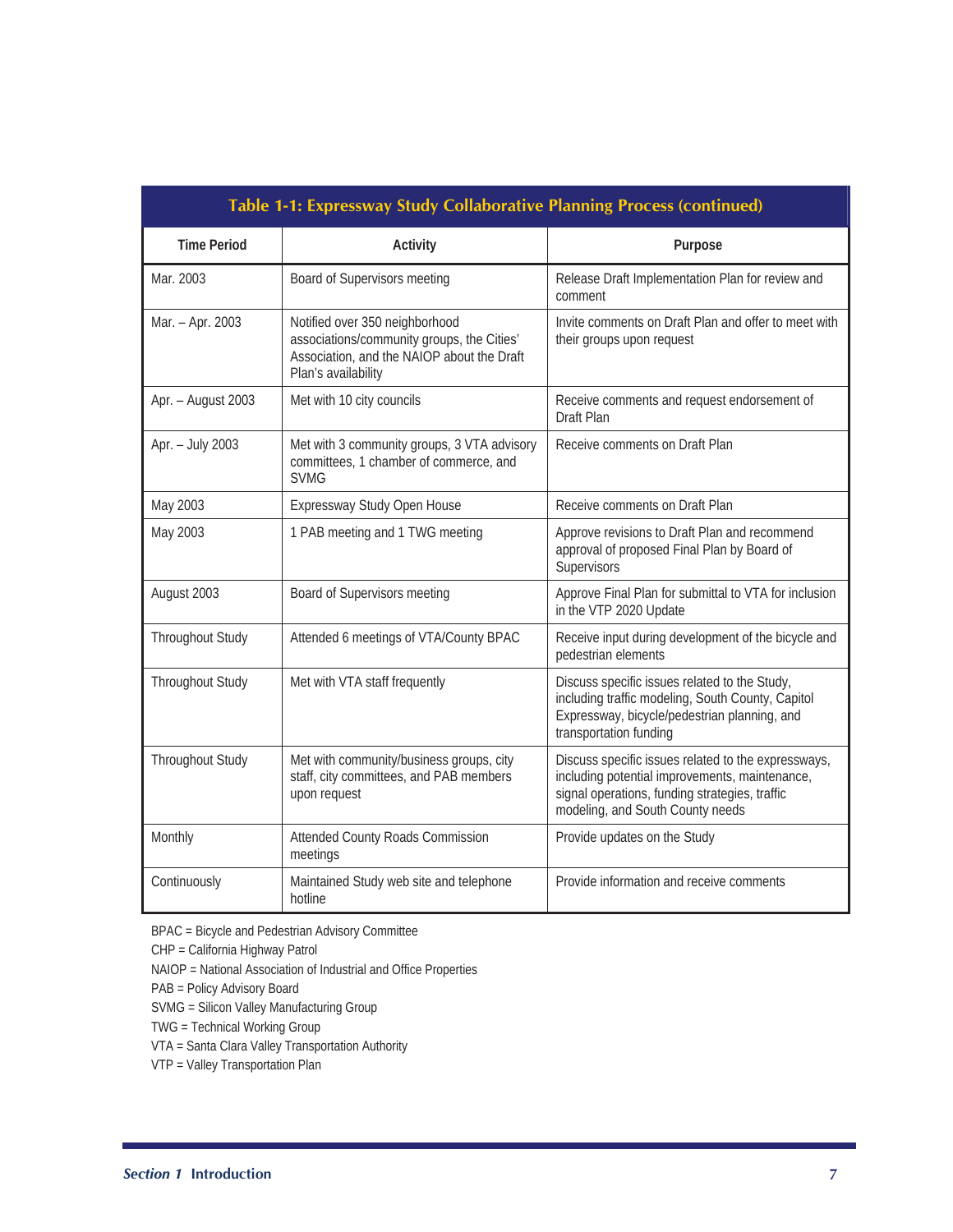#### *Process Results*

The collaborative planning process was well received. It led to agreements on solid foundation concepts such as the vision statement for each expressway, and generated strong consensus on project scope to satisfy service issues consistent with the vision statements. There was clear and two-way communication of desirable operating standards and maintenance budget limitations, which help strengthen working relationships with all of the agencies involved.

Overall, the study has provided an educational experience for all participants. The lessons learned included:

- $\bullet$  There was a shared desire among all participants that the expressways be "greener" and cleaner, with smooth maintained pavement and synchronized traffic signals."
- $\triangle$  While there is a continuing emphasis on the benefits of signal system enhancements, there is recognition that many expressway segments have or are expected to exceed capacity, and signal timing efforts alone will not provide longterm service improvements.
- Some previous long-range plan elements are no longer needed or inconsistent with local preferences.
- In some cases, different types of expressway improvements could conflict, frequently due to limited right-of-way (e.g., sidewalk versus landscaping). Tradeoffs must be made in the context of each expressway's particular conditions and local preferences.

These lessons helped shape the approach to and recommendations included in the *Implementation Plan*.

#### Organization of Document

The Expressway Study *Implementation Plan* is organized into specific elements reflecting the different types of improvements, needs, and transportation modes. Each element deals with systemwide needs, listing recommendations for individual expressways as appropriate. The plan also recognizes that there are inter-relationships between the elements. For example, many of the elements have both capital and maintenance/operations needs or can adversely